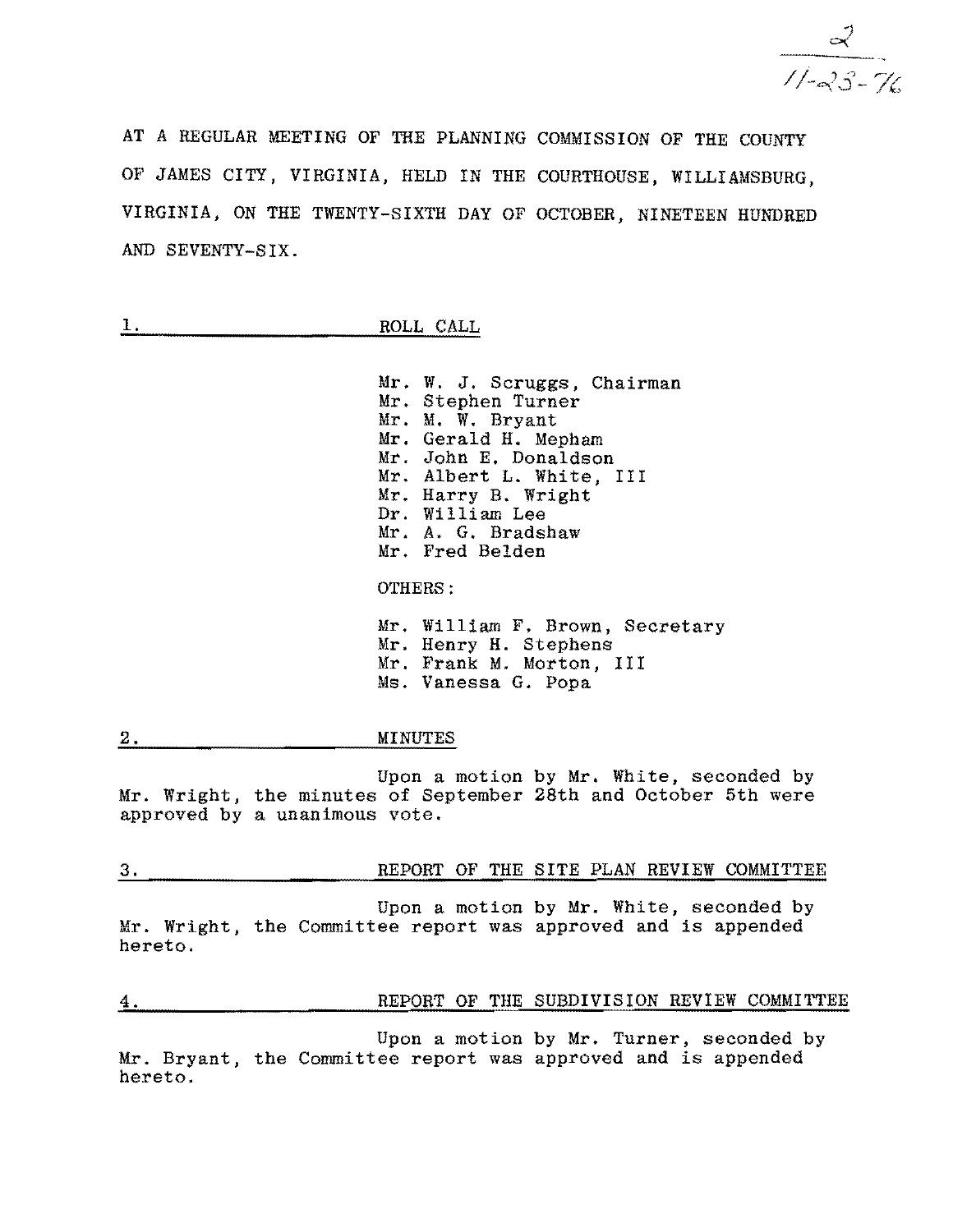5. CASE NO. Z-13-76. RECONSIDERATION OF AN APPLICATION of Charles T. Lewis for rezoning of several parcels of land totaling 14.31 acres from R-2 to R-5. Subject property is located on Longhill Road and is further identified as parcels 4B, 4C, and (2) 7 on James City County Real Estate Tax Map 20.

Mr. Brown explained that Mr. Lewis had requested his application be amended to request a rezoning to A-2. A new public hearing will be required.

Upon a motion by Mr. Mepham, seconded by Dr. Lee, a public hearing was scheduled for November 23, 1976.

6. CASE NO. Z-17-76. PUBLIC HEARING OF AN AMENDMENT to Article IV, Division 7, Section 20-72 of the James City County Zoning Ordinance. This section refers to the procedures for modifications to an approved final plan in the R-4 District.

Upon a motion by Mr. White, seconded by Mr. Wright, Case No. Z-17-76 was recommended to the Board of Supervisors for approval.

7. CASE NO. SP-21A-74. CONSIDERATION OF A REQUEST OF Busch Properties, Inc. to amend the Master Plan of Kingsmill on the James.

Mr. Brown explained the amendment request. Busch Properties had withdrawn a 4.6 acre tract at Southall Road and Kingsmill Road from the request. The amendment would reclassify an 8.5 acre tract at the intersection of Wareham's Pond Road and Kingsmill Road to Residential B which would allow the construction of attached single-family homes.

Upon a motion by Mr. White, seconded by Mr. Mepham, the requested amendment was recommended to the Board of Supervisors for approval.

8. CASE NO. S-45-76. CONSIDERATION OF AN APPLICATION of Howard V. Clayton on behalf of Country Farm House, Inc. for preliminary approval of a subdivision of 9.1 acres into 16 lots. The subdivision is to be known and recorded as Sand Hill, Section II. Subject property is located on Route 751 one-quarter mile from the intersection of Route 645 and is further identified as parcel 122 of James City County Real Estate Tax Map 8. Exceptions are requested from Sections 17-11 (B), 17-17, and 17-22 of the James City County Subdivision Ordinance. These exceptions refer to, respectfully, underground utilities, street lights, and cul-de-sac length.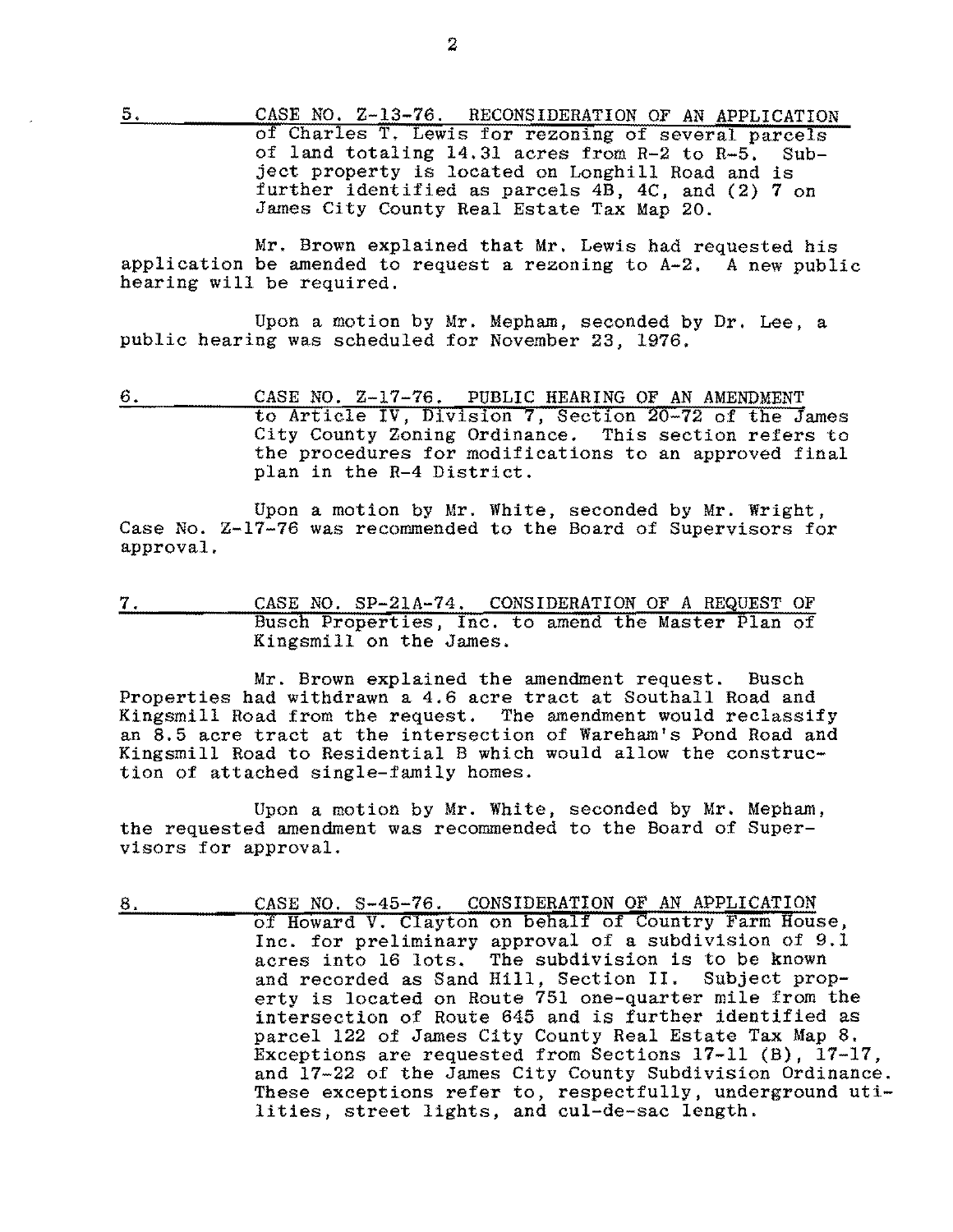Upon a motion by Mr. White, seconded by Mr. Bryant, the requested exceptions were approved subject to the developer making suitable arrangements to protect the County from future cost to install underground utilities or street lights if they are requested by the residents.

# 9. CONSIDERATION AND DISCUSSION OF THE WILLIAMSBURG AREA Airport Site Selection Report.

Mr. Scruggs explained the format of the discussion which would allow the general public to briefly state publicly their opinions about the proposed airport site.<br>Mr. Brown explained the maps and memos prepared by

the staff. Particular attention was given to explaining the expected impact of noise for each site.

Mr. Turner expressed doubts about the need for a new airport. He also stated he was dissatisfied with the Airport Site Selection Report.

Mr. Scruggs opened the meeting for comments from the audience.

<u>Mr. Gibson Allen</u>, Kingspoint, asked several questions<br>he existing Jamestown/Williamsburg Airport. He was concerning the existing Jamestown/Williamsburg Airport. concerned about the impact of expanding the capacity of the existing airport, and what controls the County had to reduce the impact.

Mr. R. M. Hazelwood, Jr. expressed his opinion that sites other than those in James City County would be more appropriate. These sites were the existing Patrick Henry Airport, the Camp Peary site, and the West Point Airport. Mr. Hazelwood felt that if York County and Williamsburg said "anywhere but here", so should James City County.

Mrs. Adair, representative of the Williamsburg Council of Garden Clubs, read a prepared statement. The statement had been adopted by the Garden Clubs and expressed their strong opposition to any new airport in the County.

Ms. Gary Smith, Barhamsville, stated opposition to the Barhamsville site. She questioned the need for another airport. She also expressed concern about the effects of a Barhamsville site on New Kent County residents who have no direct representation on the governmental bodies making the airport decisions.

Mr. Charles Driscoll, representative of the Kingspoint Residents Association, raised questions about the lack of consideration of environmental factors in The Airport Site Selection Report. He expressed the strong opposition of the residents of Kingspoint to selection of the Jamestown/Williamsburg Airport as the site for the proposed facility.

Mr. Robert Miller stated that there was mass opposition

throughout the County to any airport. Ms. Margo Nenna expressed concern about the impact of the proposed site near the Girl Scout Camp.

3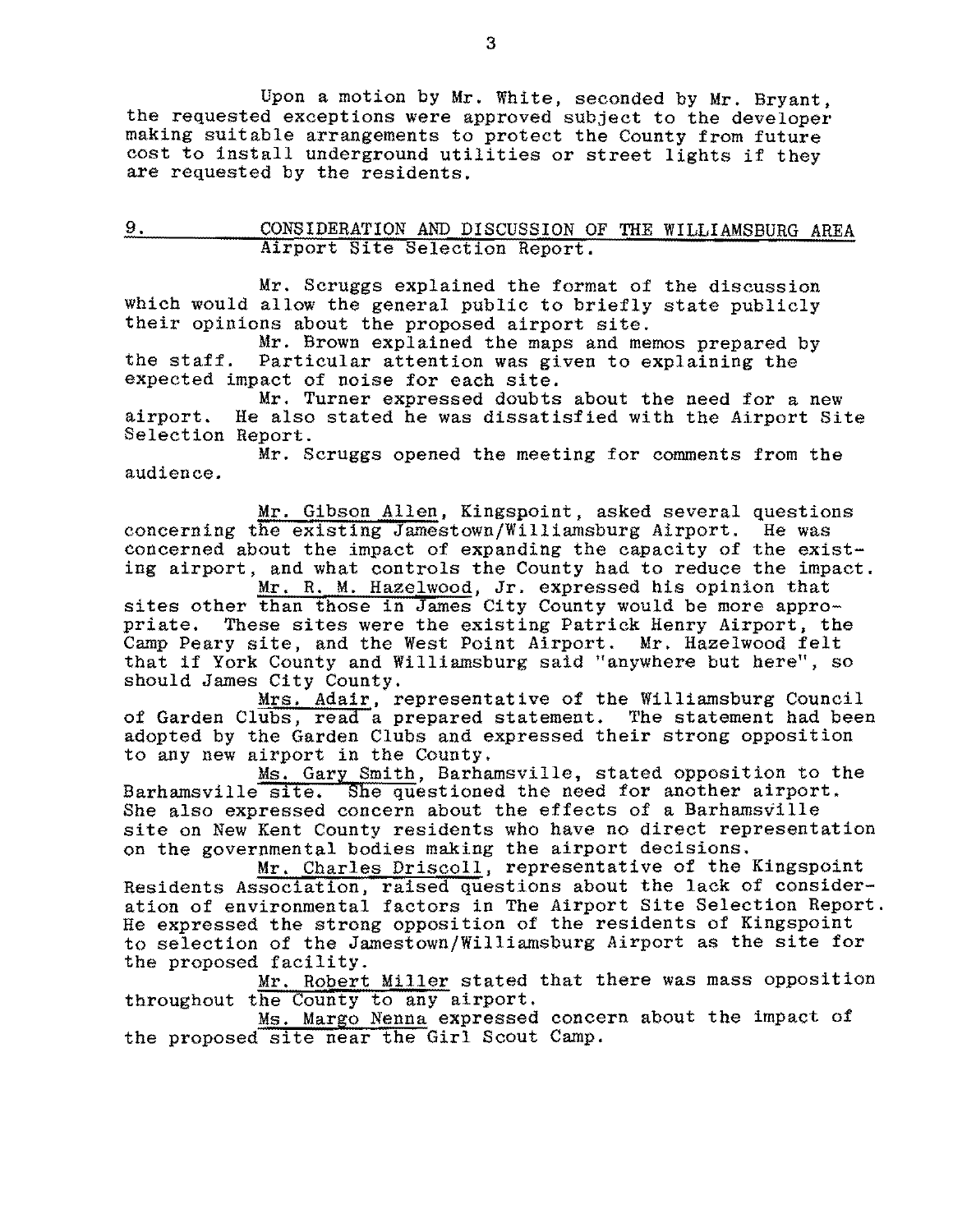Mr. Gene Marlin, representing Patrick Henry Airport Commission, explained some of the actions and preferences of the Commission. He stated that the Camp Peary Airport was the Commission's first choice, but requests were denied by the Department of Defense. Site #14 was also vetoed by the Defense Department. Mr. Marlin also discussed the possibility of taking over the existing Jamestown Airport until a new airport is con-<br>structed. This he felt was a good idea, however, no funds are This he felt was a good idea, however, no funds are available for the airport's purchase.

Mr. Walter Gesin, Birchwood, expressed opposition to any action which would increase usage of the Jamestown/Williamsburg Airport. He pointed out that an expanded facility would endanger Rawls Byrd School.

Ms. Marylee McGregor, Birchwood, raised questions about the need for a new airport; the environmental impact of a new airport; and the effect on area residents of a new airport.

Mr. Jerry Smith, Birchwood, expressed concern that a new airport would attract military aircraft into the area.

Mr. Jack Barnett explained that as a pilot, who lived in the County, he was not satisfied that a need for a new airport had been established. He felt, however, that many of the arguments being raised against the airport were based more on emotions than facts.

Mr. James Larvin, Druid Hills, stated that contrary to the maps presented, that the affected areas would be much larger because flight patterns are not and cannot be adequately enforced. He expressed concern for Walsingham Academy because of over-flights.<br>He said that he felt the question should be, not how much negative impact would an airport have on the area, but rather why must we have any negative impacts.

Mr. Fischer, Druid Hills, was appalled at the stealth and secrecy in which the Williamsburg Airport Site Selection Report was developed and was opposed to any airport.

Mr. C. T. Lewis questioned the need for another airport. Ms. Mary Lavin stated her opposition to any expansion of the existing Jamestown/Williamsburg Airport.

Mr. Scruggs closed the meeting to further public comments and returned the discussion of the report to the Commission members.

Mr. Donaldson asked Mr. Marlin if Patrick Henry Airport could not fill the needs of the area over the planning period. Mr. Marlin answered that according to the projections of future demand Patrick Henry could not satisfy the needs of the area.

Mr. Turner expressed concern over the consultant's report and requested that decisions be postponed until after the Patrick Henry Master Plan study is completed in the middle of 1977.

Mr. Brown stated the Airport Site Selection Report presents three alternatives.

> 1. No new airport. This alternative would cause the existing and poorly located Jamestown/Williamsburg Airport to be used indefinitely.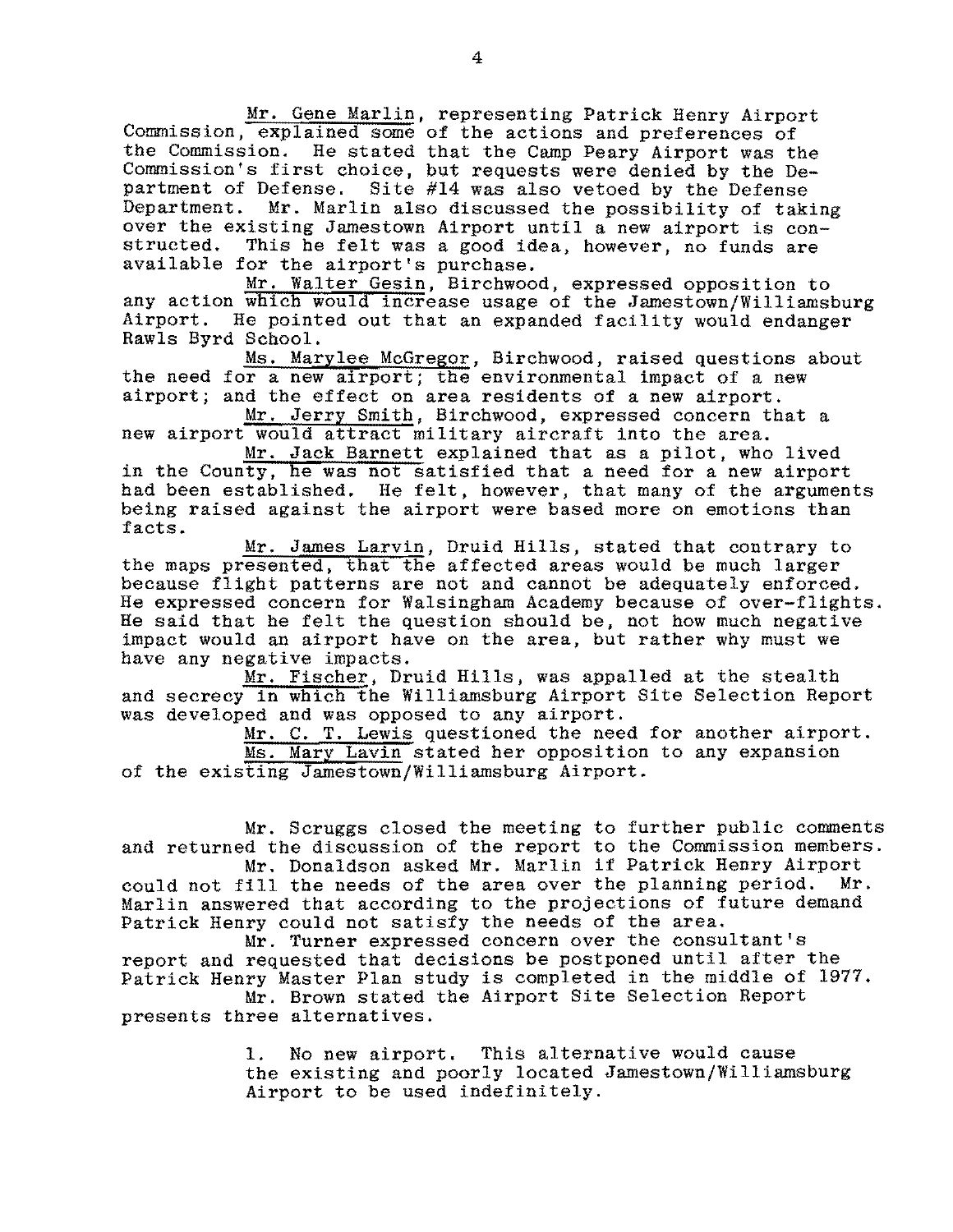2. Buy and expand the Jamestown/Williamsburg Airport. This would also cause its use to be continued indefinitely.

3. Build a new airport. This alternative would bankrupt the Jamestown/Williamsburg Airport.

Mr. Mepham asked Mr. Marlin why more consideration was not given to the airport facility at West Point. Mr. Marlin answered that West Point was outside of the jurisdiction of the Patrick Henry Airport Commission.

There being no further comments or questions, Mr. Scruggs closed the discussion.

10. ADJOURNMENT

Upon a motion by Mr. Turner, seconded by Mr. Bradshaw, the October 26th meeting of the James City County Planning Commission was adjourned.

 $W. 2.8$  Secretary  $W. 2.8$  Secretary  $\alpha$ Secretary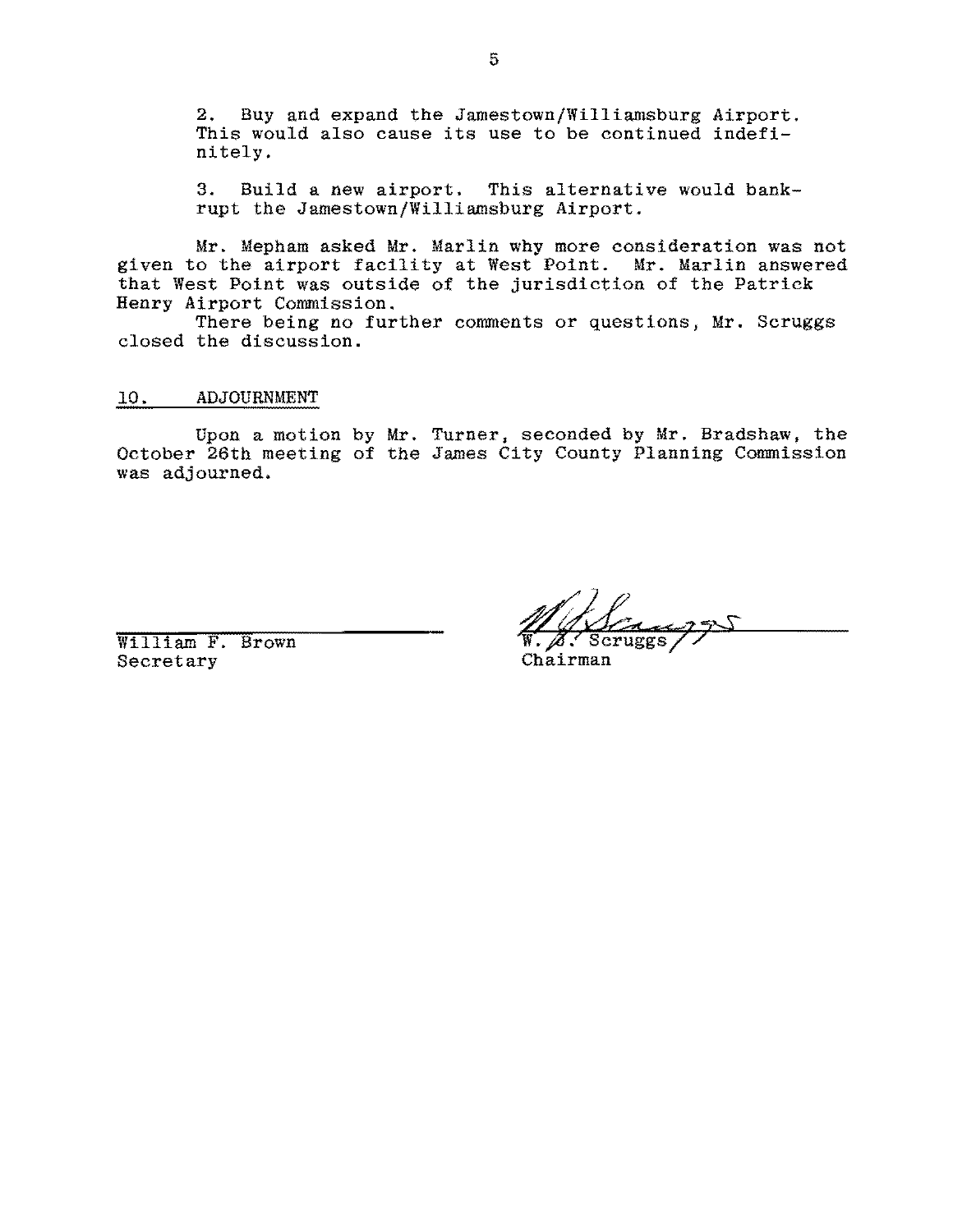$\frac{4}{10 - 26 - 76}$ 

#### SUBDIVISION REVIEW COMMITTEE REPORT

October 1976

- A. PENDING PRELIMINARY APPROVAL
	- 1. CASE NO. S-15-76. Claude R. Nelson
	- 2. CASE NO. *5-35-76.* Charles Kent Wallace
	- 3. CASE NO. S-42-76. An application of Alvin P. Anderson on behalf of R. Owen Latham Estate and Old Colony Bank and Trust Company for preliminary approval of a subdivision of 4.26 acres into 3 lots. The subdivision is to be known and recorded as Old Colony Subdivision. Subject Property is located on Rt. 31 approximately 800 feet from the intersection of Rt. 199. and is further identified as parcel 83 on James City County Real Estate Tax Map 26.
	- 4. CASE NO. S-45-76. An application of Howard V. Clayton on behalf of Country Farm House, Inc. for preliminary approval<br>of a subdivision of 9.1 acres into 16 lots. The subdivision is to be known and recorded as Sand Hill Subdivision. Section II. Subject property is located on Rt. 751 one-quarter mile from the intersection of Rt. 645 and is further identified as parcel 122 on James City County Real Estate Tax Map 8.

#### B. PRELIMINARY APPROVAL

- 1. CASE NO. 5-32-75. Rosalie Estates Nicole. Ltd. (6/17/76)
- 2. CASE NO. S-17-76. The Foxes Elizabeth N. Vaiden (5/25/76)
- 3. CASE NO. 5-22-76. Health Lloyd D. &Joyce N. Larson (4/27/76)
- 4. CASE NO. 5-30-76. Cooke Subdivision Larry Cooke (7/22/76)
- 5. CASE NO. S-31-76. North Cove Donald G. Hunter (7/22/76)
- 6. CASE NO. 5-32-76. Williamsburg Investors. Ltd. (6/17/76)
- C. FINAL APPROVAL BY AGENT
	- 1. CASE NO. S-38-76. Floyd Garrett Subdivision (10/5/76)
	- 2. CASE NO. S-43-76 Eugene R. Meadows/Robert Gilley (10/1/76)
	- 3. CASE NO. S-44-76 Billy & Ruth Woods (in Elmwood) (10/1/76)